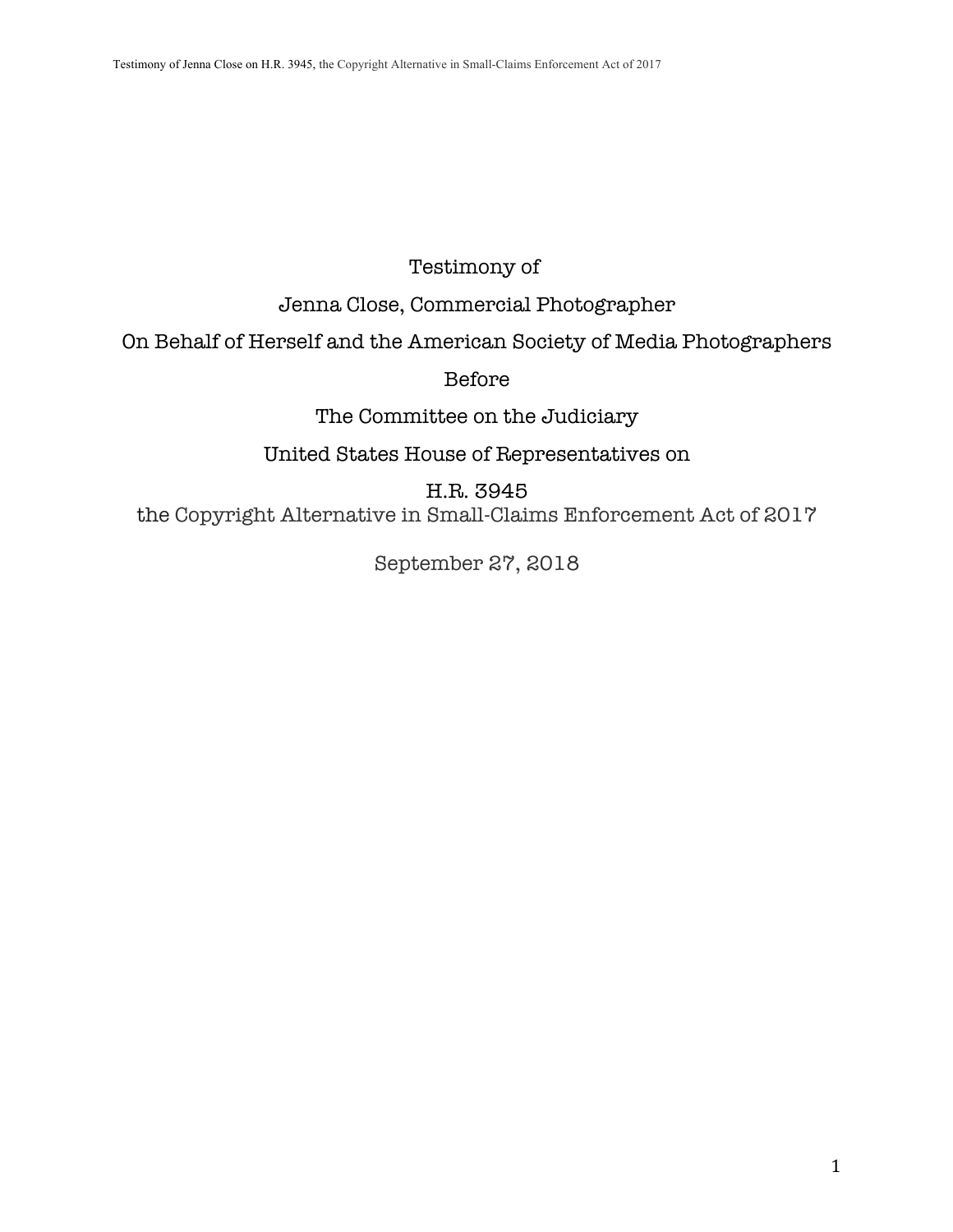Mr. Chairman, my name is Jenna Close, I am a commercial photographer based in San Diego, California. I appear before the Committee today on behalf of myself and the American Society of Media Photographers, $1$  of which I am a past National Chair Person. I am here to express the support of our organization for H.R. 3945, the Copyright Alternative in Small-Claims Enforcement Act of 2017 (the CASE Act).

At the outset, I want to thank you and other Members for your interest in helping provide individual creators and small businesses with the legal tools they need to protect their creative works from those who use them without permission or compensation.

I am not an attorney. I am not a copyright lawyer. I am not here today to discuss the legal specifics that are spelled out in H.R. 3945. I will leave that to others. Instead, I will spend my time this afternoon explaining why individual creators like myself are so frustrated when it comes to the operation of our current copyright system. Quite simply, we may have rights to protect our creative

<sup>&</sup>lt;sup>1</sup> The American Society of Media Photographers ("ASMP") is a 501(c)(6) not-for-profit trade association, established in 1944 to protect and promote the interests of professional photographers who earn their living by making photographs intended for publication. There are more than 5000 members of ASMP, organized into 38 local chapters across the United States, with members representing literally every genre of professional publication photography. ASMP photographers work in still and motion formats, providing visual imagery to clients in print, broadcasting, and digital media across the world.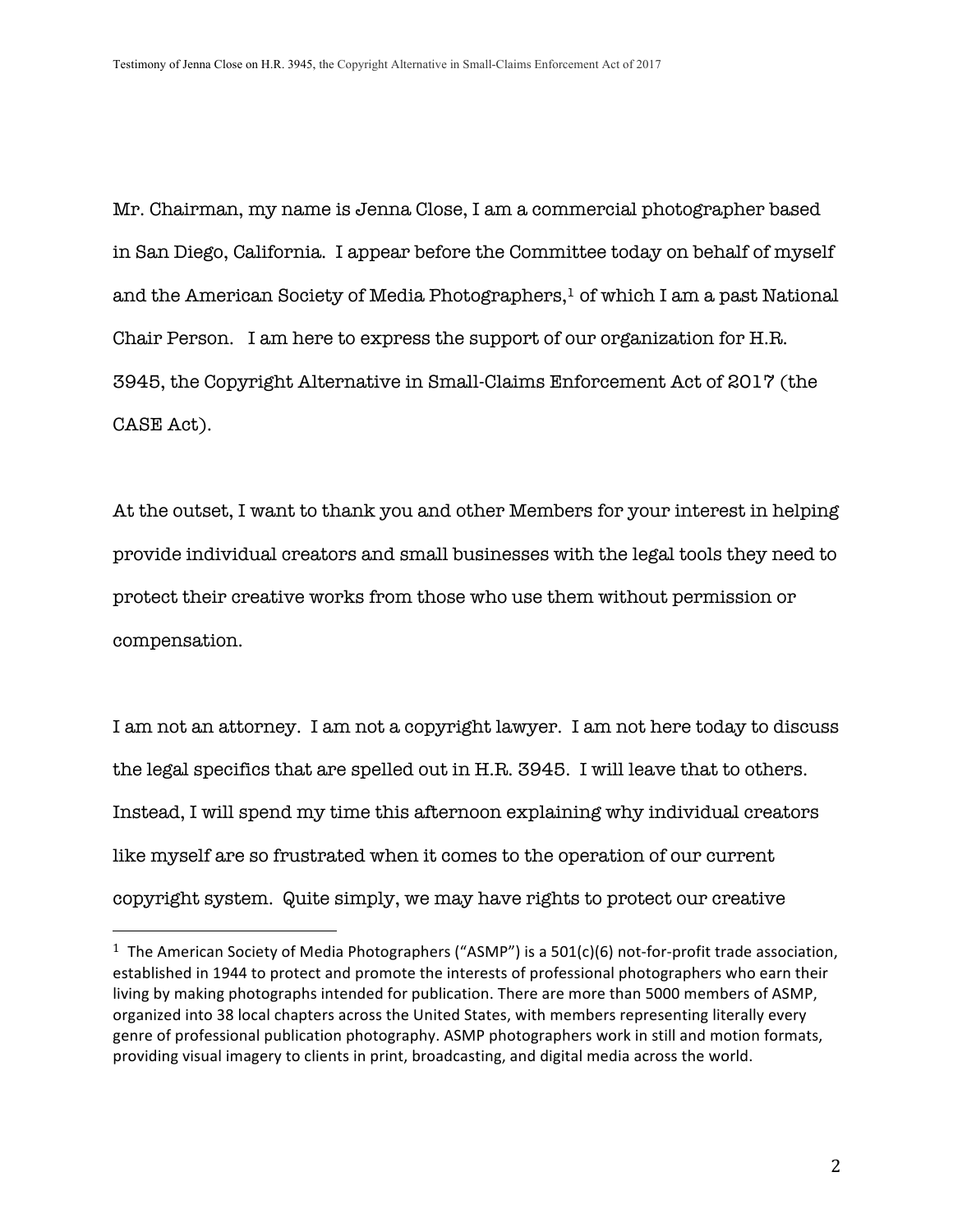efforts under the copyright law, but we are routinely unable to enforce those rights because of the costs and complexities of bringing a lawsuit in federal court—the only place to bring a copyright infringement suit today.

As an independent creator, I appreciate the protections afforded to me under the copyright law. I am vigilant to ensure that my contracts make clear that my partner, Jon Held, and I, and not our clients, retain the copyright to our images.

I also understand the role that the copyright registration process plays in helping creators access the protections available under our copyright laws. I realize that registration is tied directly to the ability to initiate copyright suits in the first place and to access certain remedies available to creators who file suit in federal court. At the same time, I do not register our works routinely. I consider myself to be an "intermittent registerer". In all honesty, I would register our images more regularly if given a reliable and affordable path for pursuing infringement . Copyright registration is an investment in time and money and yet, with the present situation it is rare that there is a positive return on that investment.

For more than a decade, I have been making my living as a commercial photographer. I work primarily in the industrial, commercial, and advertising sectors providing still images and video to both domestic and international clients. Like so many professional photographers, graphic artists, illustrators, videographers and other creators, Jon and I run a small business. We don't have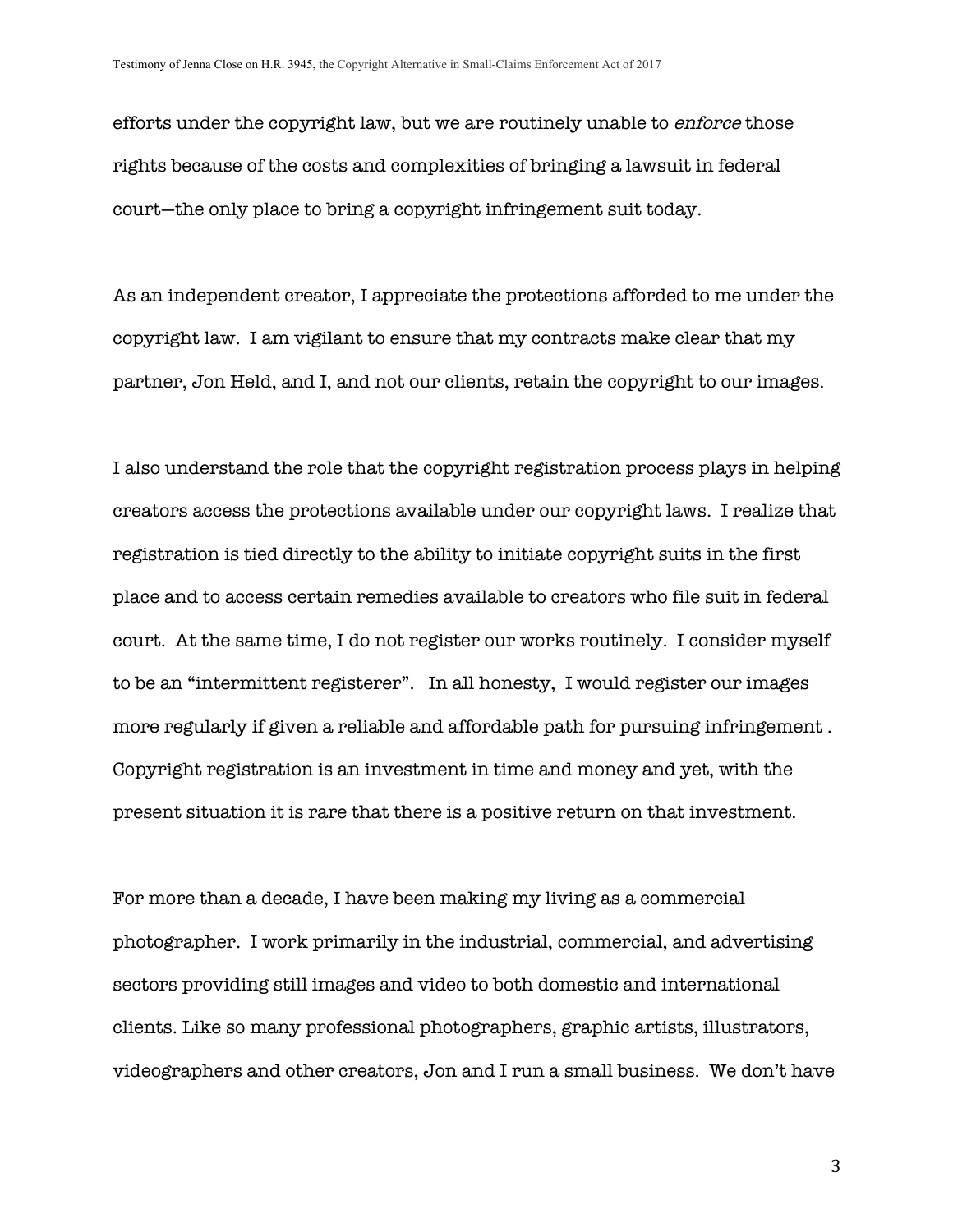the luxury of lots of staff to help make our company run smoothly. That means we wear many hats. Our 60-70 hour-work weeks are made up of marketing our photography, negotiating and booking jobs, creating imagery, billing our clients and paying the bills.

Regrettably, like so many other visual artists, Jon and I often find our works infringed—an exceedingly easy thing to do in our digital world. We regularly discover our photos lifted from our website by unscrupulous infringers who have no interest in paying the going license fees. We have witnessed our photos enlarged as the backdrop to a competitor's tradeshow booth while our paying client was rightfully using the same artwork at the same tradeshow in their own booth. You can guess how our client felt about that!

To help the Committee better understand the scope of infringements Jon, I and so many others face, I did a little experiment. A couple of days ago, I did a so-called "reverse image search" of one of my most frequently infringed images. A reverse image search involves uploading a photo to http://images.google.com. Google then returns a list of every website on which that exact image is found. During this most recent search, I found a single image of mine was being used without permission on 41 different websites. Of those 41 websites, 18 were large companies. And that does not include any print infringements that may be out there. That's 41 potential licensing fees that I will likely never be able to collect.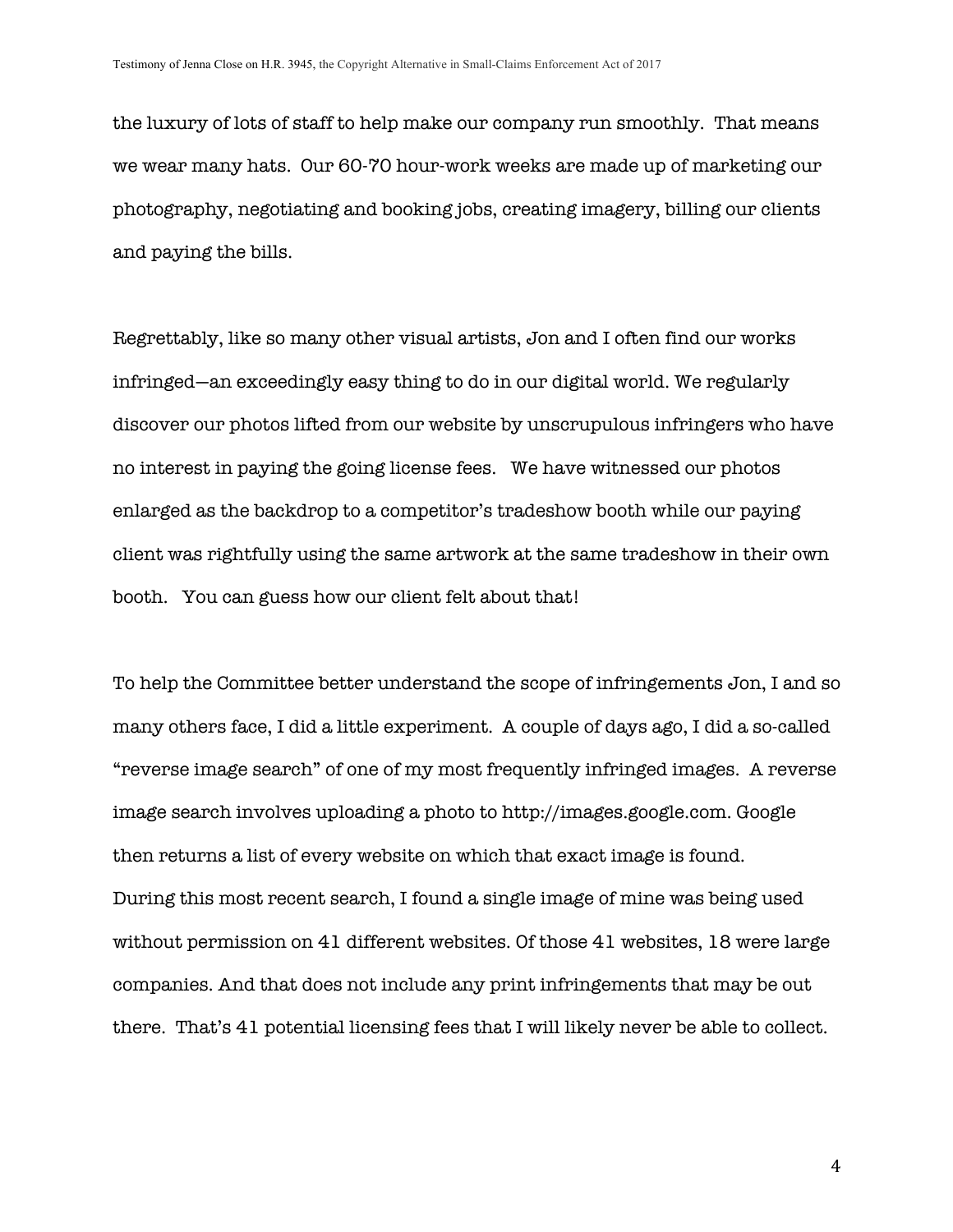Copyright infringements cost visual artists revenues needed to keep their business in the black and to provide for their families. Our profit margins are often slim, and every dollar earned is needed. To give you some perspective, my business needs to bring in \$4000 a month simply to be in the black. That is our baseline. We typically bring in more, which on average ranges from \$5,000 to \$8,500 per month or \$60,000-\$100,000 a year. Each year our income varies and as you can see, the profit lost from just one infringement makes a big difference in our bottom line.

Copyright infringement also threatens to cause current or prospective creators to choose another vocation because they fear they cannot make a modest living from their work. I am convinced that these violations have bred frustration and, ultimately, disregard for intellectual property rights. Large entities are well aware that small creators are unlikely to sue and, if they do, that they are easily bled dry of resources. I am sure you can accurately guess where most of the cease and desist letters photographers send wind up.

The truth is that visual artists all too often forgo legal action—irrespective of how egregious and widespread the infringement. Why do I and other visual artists frequently refrain from pursuing claims against infringers? The answer is so simple. Federal court litigation is too burdensome and expensive.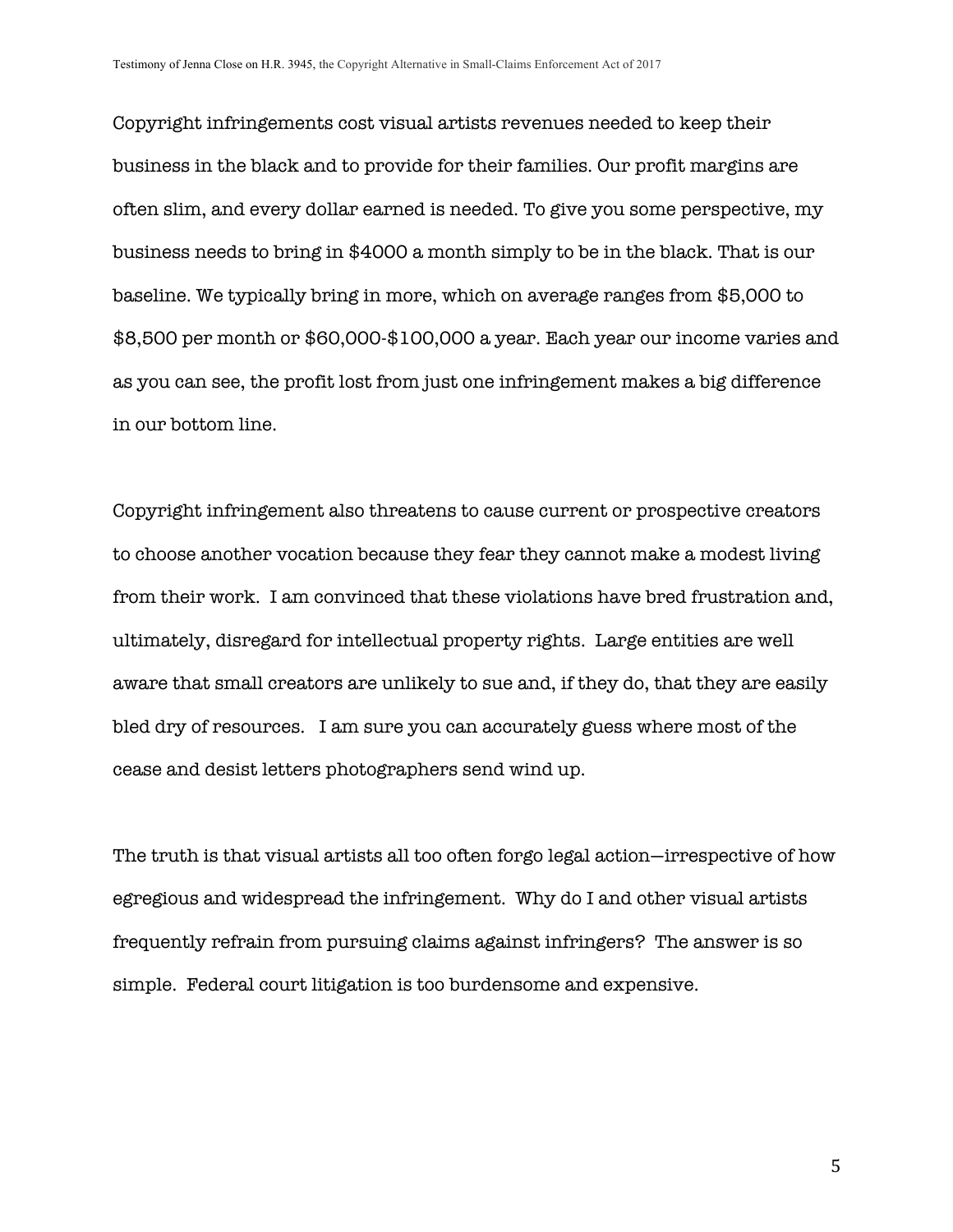Visual artists tend to work in a high volume, low value industry. Losses they sustain from a single copyright infringement often amount to a few thousand dollars. Mr. Chairman, that may not sound particularly problematic given the large-scale, big dollar cases that I suspect you and your colleagues hear about. But, for a visual artist it is a significant part of our overall income.

Imagine our frustration when we learn our only legal recourse is to hire an attorney and go to federal court—options that are well beyond the means of the typical visual artist, where any potential favorable verdict would likely be dwarfed by the cost of bringing the suit in the first place. Regrettably, this reality makes these losses a cost of doing business, and one that not many creative small businesses can afford. It is no wonder that so many visual artists settle at most for sending a cease and desist letter that typically winds up in the trash bin.

The time to end this historic inequity is now. As I see it, the CASE Act is our best shot at ensuring that visual artists for the first time will be full participants in the copyright marketplace. How exciting for visual artists to finally have hope that they will emerge from the legal darkness and have a seat at the table! I believe that if Congress enacts a small claims bill, individual creators and small business people will participate in great numbers.

The sponsors of HR 3945 and the Copyright Office deserve much credit for their hard work developing this legislation and bringing it to this critical juncture. For